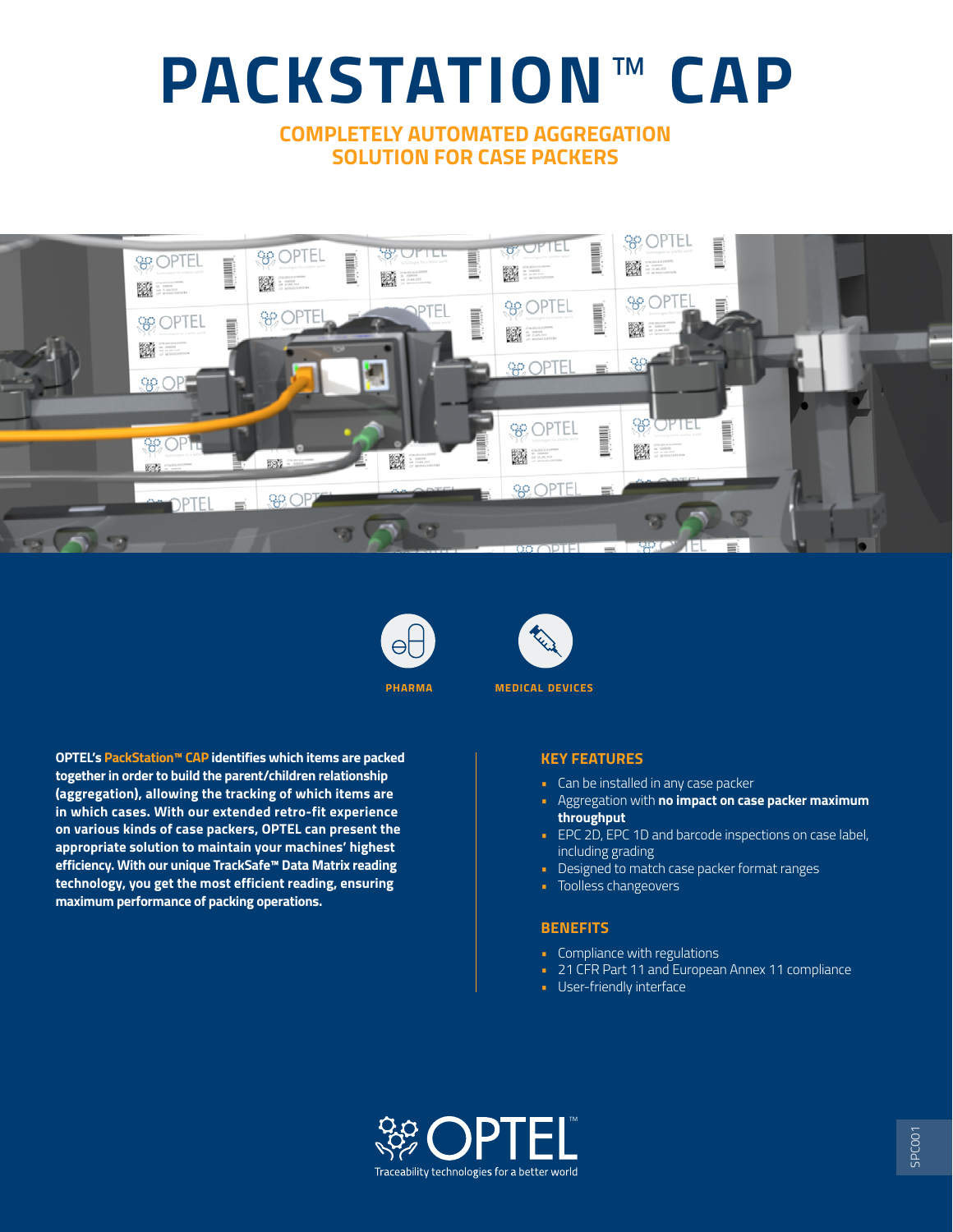# PACKSTATION™ CAP

| <b>PERFORMANCE</b>                  |                                  |                 |  |  |
|-------------------------------------|----------------------------------|-----------------|--|--|
| Designed for                        | Bottles, cartons, bundles, cases |                 |  |  |
| <b>VISION SPECIFICATIONS</b>        |                                  |                 |  |  |
|                                     | Children                         | Parent          |  |  |
| <b>Field of View</b>                | Up to 600 mm x 350 mm            | 160 mm x 134 mm |  |  |
| Decoding<br>Capability              | 2D                               | 1D, 2D          |  |  |
| Data Matrix<br><b>Module Size</b>   | From 0.28 mm                     | From 0.27 mm    |  |  |
| Linear Barcode<br><b>Line Width</b> | N/A                              | From 0.17 mm    |  |  |

| <b>UTILITIES</b>          |                      |                      |
|---------------------------|----------------------|----------------------|
|                           | SPC <sub>001</sub>   | SPC002, SPC003       |
| Power<br>Requirements     | 120-240 VAC 50/60 Hz | 120-240 VAC 50/60 Hz |
| <b>Compressed Air</b> N/A |                      | 6 bar (90 psi)       |





## MERA SETUP

N-



HEAD OFFICE - www.optelgroup.com

*The figures above illustrate an example of a typical installation. OPTEL has a wide range of solutions to fit the particularities of your specific packaging lines. Mechanical drawings to be approved during engineering process. Contact us for details.*

*Other modules and options are also available; contact your Regional Sales Representative for more information. Find the location closest to you at: optelgroup.com*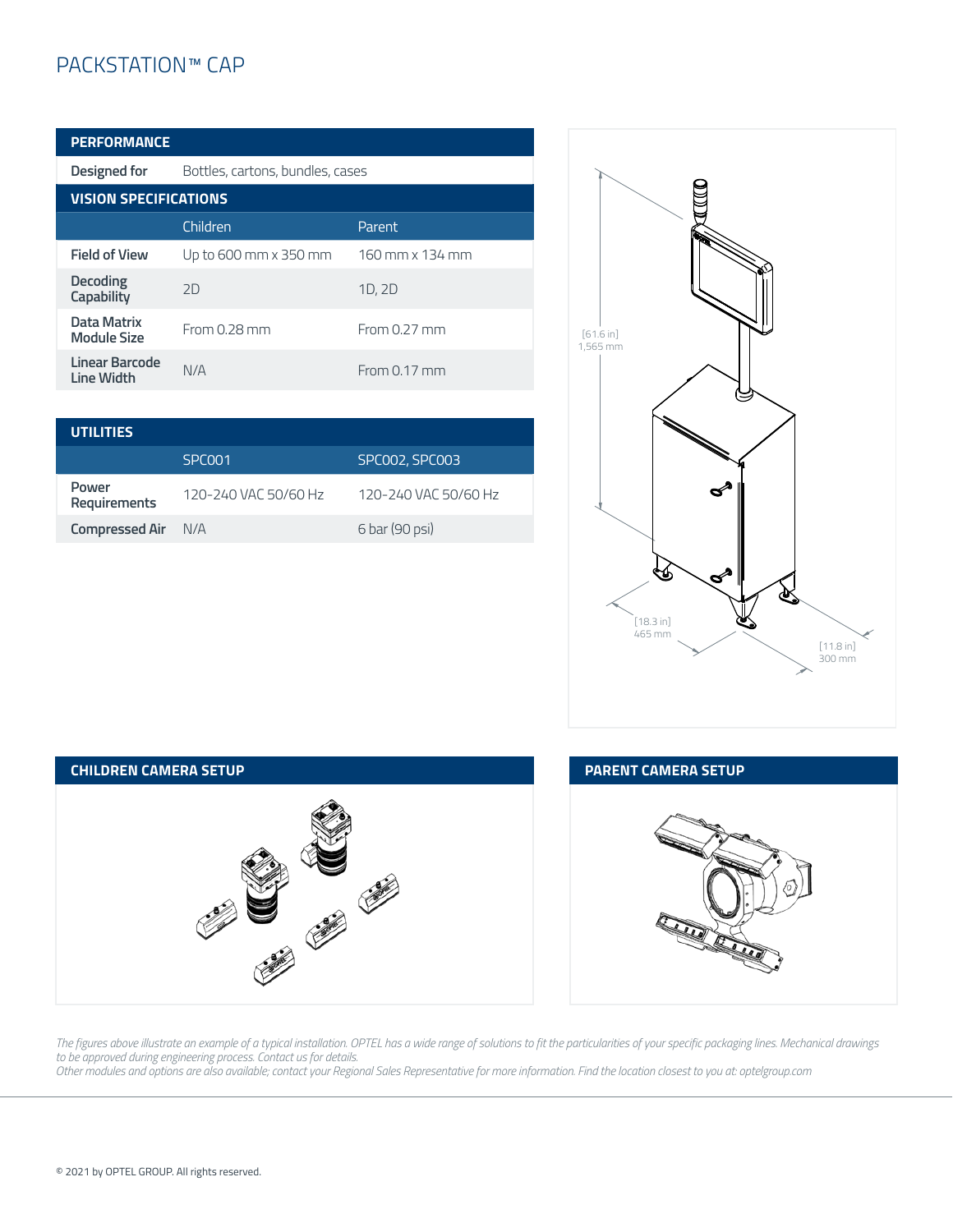# **AGGREGATION PROCESS OVERVIEW**

Aggregation is the action of associating a container (parent) to its contents (children). This process is handled with the help of the OPTEL LineMaster™ system.

Tracking is used to ensure that products can be located at any time on the production line in order to prevent defective products from reaching the next step of the production process. It can be handled by OPTEL (using hardware sensors and encoders), the OEM (through signal exchanges) or a combination of both.

The illustration below depicts the PackStation™ CAP and other usual elements used within a typical aggregation process, which includes these main steps.

**1CHILDREN VERIFICATION**<br>An image of the codes printed on layered items is<br>increased and verified by comparing it to a referen inspected and verified by comparing it to a reference image. The result of the inspection is communicated to the OEM, which accepts or rejects the items.

**2 PRINTING** A serialized case label is printed and applied when the children verification is successful.

**3CASE LABEL INSPECTION**<br>The label is inspected by comparing it to a reference<br>image anse the sase reaches the appropriate sensor image once the case reaches the appropriate sensor. The result of the inspection is communicated to the OEM, which accepts or rejects the items. If the inspection is successful, the items are associated (aggregated) to the case.

**4EJECTION**<br>If the case is deemed defective, it is ejected either by<br>ONTEL (Option OPT) or the OFM (Option OFM) OPTEL (Option OPT) or the OEM (Option OEM).



# **optelgroup.com**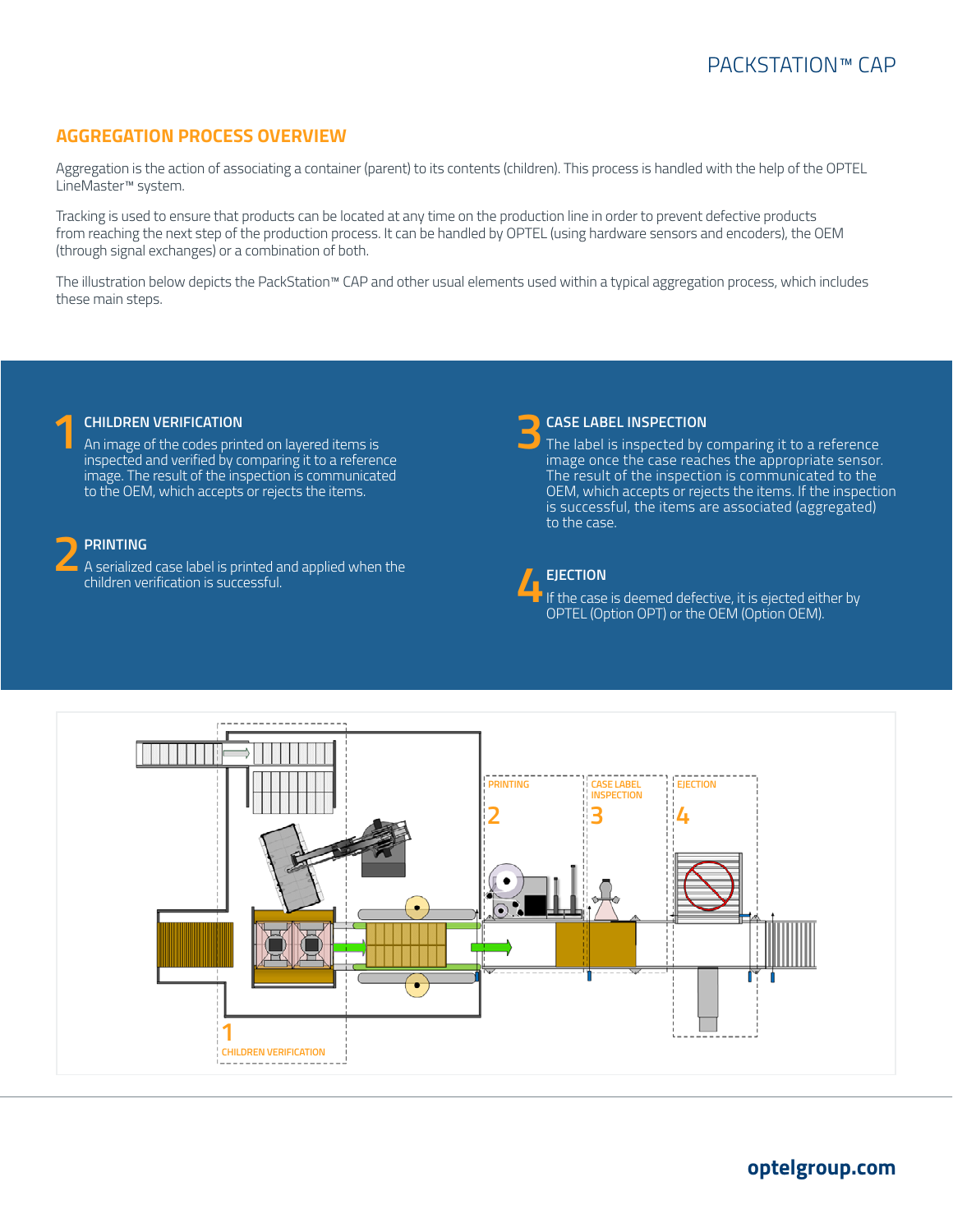### **ORDERING INFORMATION – STANDARD SOLUTION CONFIGURATION**

Encompassing all of OPTEL's expertise and legacy, this standard PackStation™ CAP configuration is a predesigned hardware and software solution that meets your aggregation needs quickly and cost-effectively, while conforming to current industry standards.

To obtain a quote, contact your Account Director, who will work with our quote department to provide you with accurate pricing for your solution. Should these options not fit your specific requirements, feel free to discuss your needs with your Account Director, as we also provide custom solutions upon request.

### **ADDITIONAL INFORMATION REQUIRED FOR QUOTE**

- Make and model of customer OEM being integrated
- Product samples
- User requirements specifications (URS)
- Product Matrix
- Floor layout

# **PACKSTATION™ CAP** SPC001 – **STANDARD SOLUTION SPECIFICATIONS**

- Floor-mounted electrical enclosure
- OPTEL HMI on enclosure
- Multi-segment LED tower light indicator
- Bypass key
- Camera for case label inspection with universal mounting kit
- Inspection result signals for case packer
- OP300 software
- Barcode analyzer

### **NOTES**:

- *Preliminary lead time: 8-12 weeks*
- *Available scenarios: Layer-by-layer in case, layer-by-layer at collation zone and row-by-row at collation zone*
- *Label printer is supplied by OEM or customer*
- *If OEM requires modifications, variances may be charged*
- *Tracking process is managed by OEM or customer by sending zone transfer signals*
- *No validation documentation included*
- *Need option SPC002 for children verification*